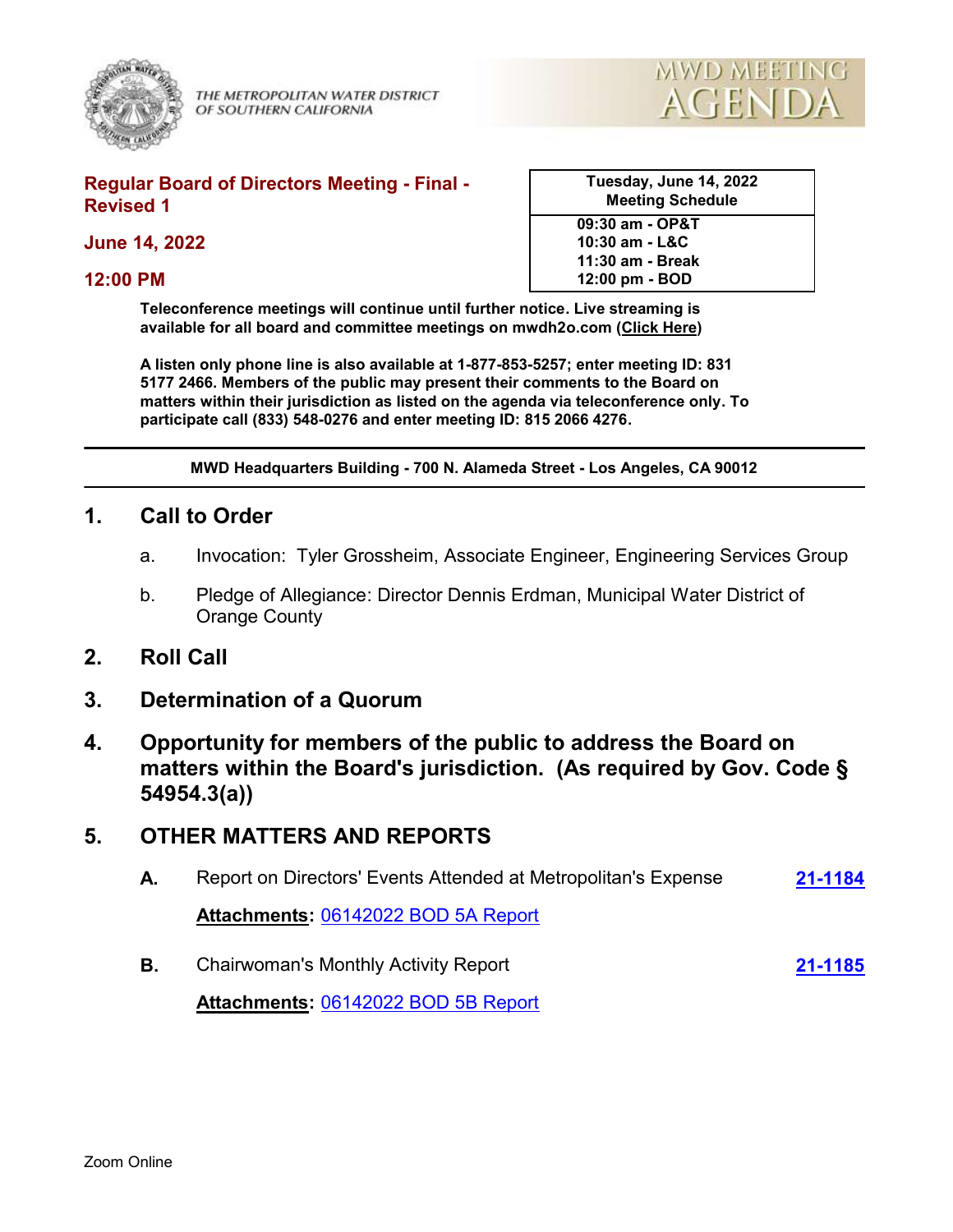#### **Board of Directors June 14, 2022**

Page 2

| С. | General Manager's summary of activities         | 21-1186 |
|----|-------------------------------------------------|---------|
|    | Attachments: 06142022 BOD 5C Report             |         |
| D. | General Counsel's summary of activities         | 21-1187 |
|    | Attachments: 06142022 BOD 5D Report             |         |
| Е. | Interim General Auditor's summary of activities | 21-1188 |
|    | Attachments: 06142022 BOD 5E Report             |         |
| F. | Ethics Officer's summary of activities          | 21-1189 |
|    | Attachments: 06142022 BOD 5F Report             |         |

### **\*\* CONSENT CALENDAR ITEMS -- ACTION \*\***

# **6. CONSENT CALENDAR OTHER ITEMS - ACTION**

**A.** Approval of the Minutes of the Regular Meeting for May 10, 2022 **[21-1190](http://mwdh2o.legistar.com/gateway.aspx?m=l&id=/matter.aspx?key=2282)** and the Special Board Meeting for May 24, 2022 (Copies have been submitted to each Director) (Any additions, corrections, or omissions)

[06142022 BOD 6A-1 Minutes](http://mwdh2o.legistar.com/gateway.aspx?M=F&ID=4546270d-8c97-4cfb-8fd9-2769dd4ab5a2.pdf) **Attachments:** [06142022 BOD 6A-2 Minutes](http://mwdh2o.legistar.com/gateway.aspx?M=F&ID=f72ead5f-5483-4976-ba96-9e611919f24e.pdf)

**B.** Adopt resolution to continue remote teleconference meetings **[21-1191](http://mwdh2o.legistar.com/gateway.aspx?m=l&id=/matter.aspx?key=2283)** pursuant to the Brown Act Section 54953(e) for meetings of Metropolitan's legislative bodies for a period of 30 days; the General Manager has determined that the proposed action is exempt or otherwise not subject to CEQA

**Attachments:** [06142022 BOD 6B Resolution](http://mwdh2o.legistar.com/gateway.aspx?M=F&ID=a61c6b83-56ea-40b3-a871-d0f689a8a1d0.pdf)

- **C.** Authorize preparation of Commendatory Resolution for Gerald C. **[21-1256](http://mwdh2o.legistar.com/gateway.aspx?m=l&id=/matter.aspx?key=2348)** Riss for his service and leadership during his term as General Auditor of The Metropolitan Water District of Southern California
- D. Approve Committee Assignments

# **7. CONSENT CALENDAR ITEMS - ACTION**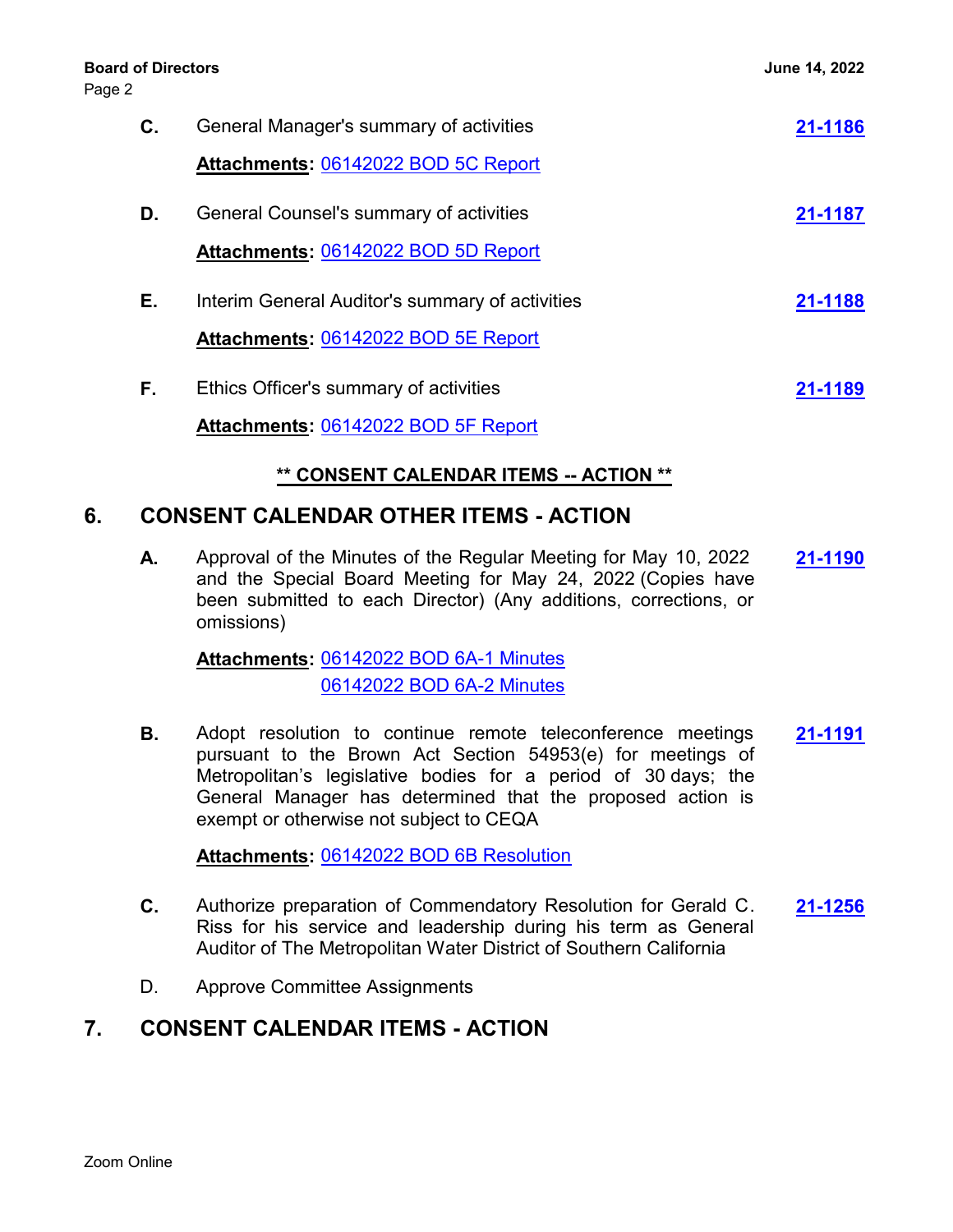Page 3

**7-1** Authorize five-year agreement with Electric & Gas Industries **[21-1210](http://mwdh2o.legistar.com/gateway.aspx?m=l&id=/matter.aspx?key=2302)** Association to administer Metropolitan's Consumer Incentive Programs; the General Manager has determined that the proposed action is exempt or otherwise not subject to CEQA. [REVISED SUBJECT] (OWC)

[05242022 OWC 7-1 B-L](http://mwdh2o.legistar.com/gateway.aspx?M=F&ID=3b64dd04-ed87-4685-8a42-5bd702b32441.pdf) **Attachments:** [05242022 OWC 7-1 Presentation](http://mwdh2o.legistar.com/gateway.aspx?M=F&ID=b350b8a5-0fc1-49ac-8044-976c46c5cc57.pdf)

**7-2** Approve the job description for the General Auditor and approve **[21-1177](http://mwdh2o.legistar.com/gateway.aspx?m=l&id=/matter.aspx?key=2269)** the hiring process for the General Auditor; the General Manager has determined that the proposed action is exempt or otherwise not subject to CEQA (AE)

[06132022 AE 7-2 B-L with revised attach 1](http://mwdh2o.legistar.com/gateway.aspx?M=F&ID=01bc7cb1-5061-4c85-a30a-37db437be948.pdf) **Attachments:** [05242022 AE 7-2 Presentation](http://mwdh2o.legistar.com/gateway.aspx?M=F&ID=6341c4d5-17f9-42c0-979a-62278b54a3c6.pdf)

**7-3** Approve up to \$1.954 million to purchase insurance coverage for **[21-1193](http://mwdh2o.legistar.com/gateway.aspx?m=l&id=/matter.aspx?key=2285)** Metropolitan's Property and Casualty Insurance Program for fiscal year 2022/23; the General Manager has determined that the proposed action is exempt or otherwise not subject to CEQA (FI)

[06142022 FI 7-3 B-L](http://mwdh2o.legistar.com/gateway.aspx?M=F&ID=c44a301d-f984-47ab-8699-faa3e60b170e.pdf) **Attachments:** [06132022 FI 7-3 Presentation](http://mwdh2o.legistar.com/gateway.aspx?M=F&ID=7feae29f-5fa7-4f2e-831a-a81e5002d828.pdf)

**7-4** Approve Metropolitan's Statement of Investment Policy for fiscal **[21-1194](http://mwdh2o.legistar.com/gateway.aspx?m=l&id=/matter.aspx?key=2286)** year 2022/23, delegate authority to the Treasurer to invest Metropolitan's funds for fiscal year 2022/23; the General Manager has determined that the proposed actions are exempt or otherwise not subject to CEQA (FI)

[06142022 FI 7-4 B-L](http://mwdh2o.legistar.com/gateway.aspx?M=F&ID=3c8cf442-b5af-43f8-b5a3-2fb36df01667.pdf) **Attachments:** [06132022 FI 7-4 Presentation](http://mwdh2o.legistar.com/gateway.aspx?M=F&ID=fff5b836-e9ac-4e7f-b36b-aa9bf0183c1c.pdf)

**7-5** Authorize three-year agreements with Power-Tech Engineers, Inc., **[21-1195](http://mwdh2o.legistar.com/gateway.aspx?m=l&id=/matter.aspx?key=2287)** HDR, Inc., Mangan, Inc., and Burns & McDonnell Engineering Company, Inc., each in a not-to-exceed amount of \$2,250,000, for specialized technical services to enhance arc flash protection at Metropolitan facilities; the General Manager has determined that this proposed action is exempt or otherwise not subject to CEQA (EO)

[06142022 EO 7-5 B-L](http://mwdh2o.legistar.com/gateway.aspx?M=F&ID=42f448df-43bd-4891-93f1-ecce1a3e7185.pdf) **Attachments:** [06132022 EO 7-5 Presentation](http://mwdh2o.legistar.com/gateway.aspx?M=F&ID=e3a10c91-0b3a-4b68-a20b-f90e402ce4af.pdf)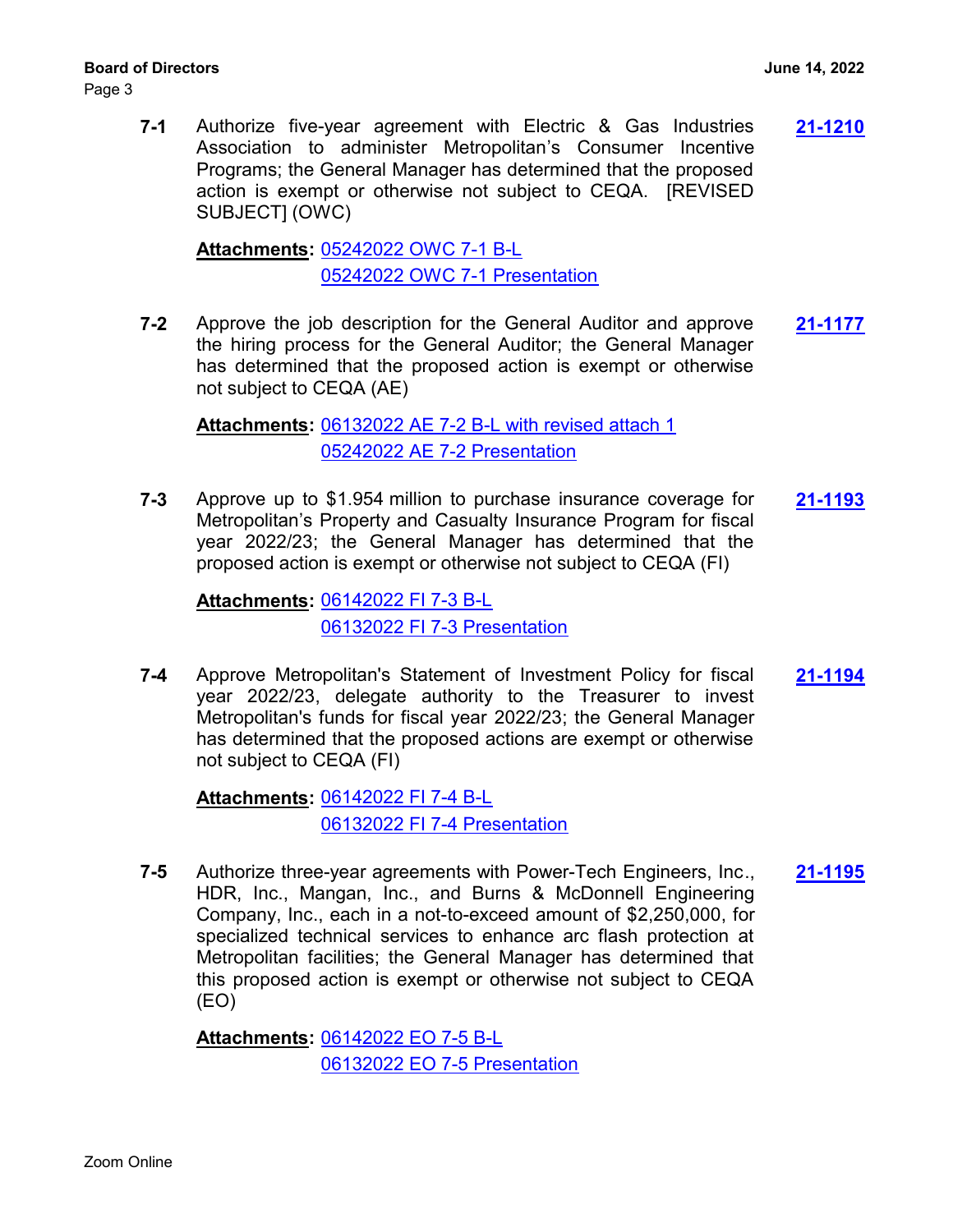Page 4

**7-6** Adopt the CEQA determination that the proposed action was **[21-1196](http://mwdh2o.legistar.com/gateway.aspx?m=l&id=/matter.aspx?key=2288)** previously addressed in the certified 2022 Final Program EIR and related CEQA documents; and award a \$6,176,521 contract to Siemens Industry, Inc. for the construction of battery energy storage systems at the F. E. Weymouth Water Treatment Plant; and authorize an increase of \$300,000 to an agreement with Stantec Inc. for construction support for a new not-to-exceed total of \$1,750,000 (EO)

[06142022 EO 7-6 B-L](http://mwdh2o.legistar.com/gateway.aspx?M=F&ID=e07fe239-d859-4ce4-ada4-72f09bb37b37.pdf) **Attachments:** [06132022 EO 7-6 Presentation](http://mwdh2o.legistar.com/gateway.aspx?M=F&ID=0ae6e050-1758-4984-814f-832650d77267.pdf)

**7-7** Award a \$2,257,897 contract to Leed Electric, Inc. for replacement **[21-1197](http://mwdh2o.legistar.com/gateway.aspx?m=l&id=/matter.aspx?key=2289)** of ozone power supply units at the Joseph Jensen Water Treatment Plant; the General Manager has determined that the proposed action is exempt or otherwise not subject to CEQA (EO)

[06142022 EO 7-7 B-L](http://mwdh2o.legistar.com/gateway.aspx?M=F&ID=8755da10-44d1-449d-b730-00be847110c4.pdf) **Attachments:** [06132022 EO 7-7 Presentation](http://mwdh2o.legistar.com/gateway.aspx?M=F&ID=d999a389-2396-479e-98e8-b80c025940d5.pdf)

- **7-8** Legislative Placeholder on SB 480 (Stern): Metropolitan Water **[21-1198](http://mwdh2o.legistar.com/gateway.aspx?m=l&id=/matter.aspx?key=2290)** District of Southern California: rules: inappropriate conduct; the General Manager has determined that the proposed action is exempt or otherwise not subject to CEQA. [ITEM WITHDRAWN] (CL)
- **7-9** Authorize an increase in the maximum amount payable under **[21-1199](http://mwdh2o.legistar.com/gateway.aspx?m=l&id=/matter.aspx?key=2291)** contract with Johnson Services Group by \$22,000 to an amount not to exceed \$271,000 for on-call temporary skilled labor; the General Manager has determined that the proposed action is exempt or otherwise not subject to CEQA (OPT)

[06142022 OPT 7-9 B-L](http://mwdh2o.legistar.com/gateway.aspx?M=F&ID=759f80ef-fe1b-4d62-ac8c-38549c7b86f7.pdf) **Attachments:** [06142022 OPT 7-9 Presentation](http://mwdh2o.legistar.com/gateway.aspx?M=F&ID=6f6f6536-48a6-48f7-81ba-0f0dd36887bc.pdf)

**7-10** Amend Section 1106 and Section 6226 of the Metropolitan Water **[21-1200](http://mwdh2o.legistar.com/gateway.aspx?m=l&id=/matter.aspx?key=2292)** District Administrative Code regarding Holidays and Annual Leave to ensure benefits parity by adding Juneteenth and an across-the-board standard for payments of excess accumulated annual leave; the General Manager has determined that the proposed action is exempt of otherwise not subject to CEQA (OPT)

[06142022 OPT 7-10 B-L](http://mwdh2o.legistar.com/gateway.aspx?M=F&ID=94dbc01f-cfe8-4f42-9941-20b5557e5b6b.pdf) **Attachments:** [06142022 OPT 7-10 Presentation](http://mwdh2o.legistar.com/gateway.aspx?M=F&ID=818ee9c5-bca7-4fc5-803a-aca169980d77.pdf)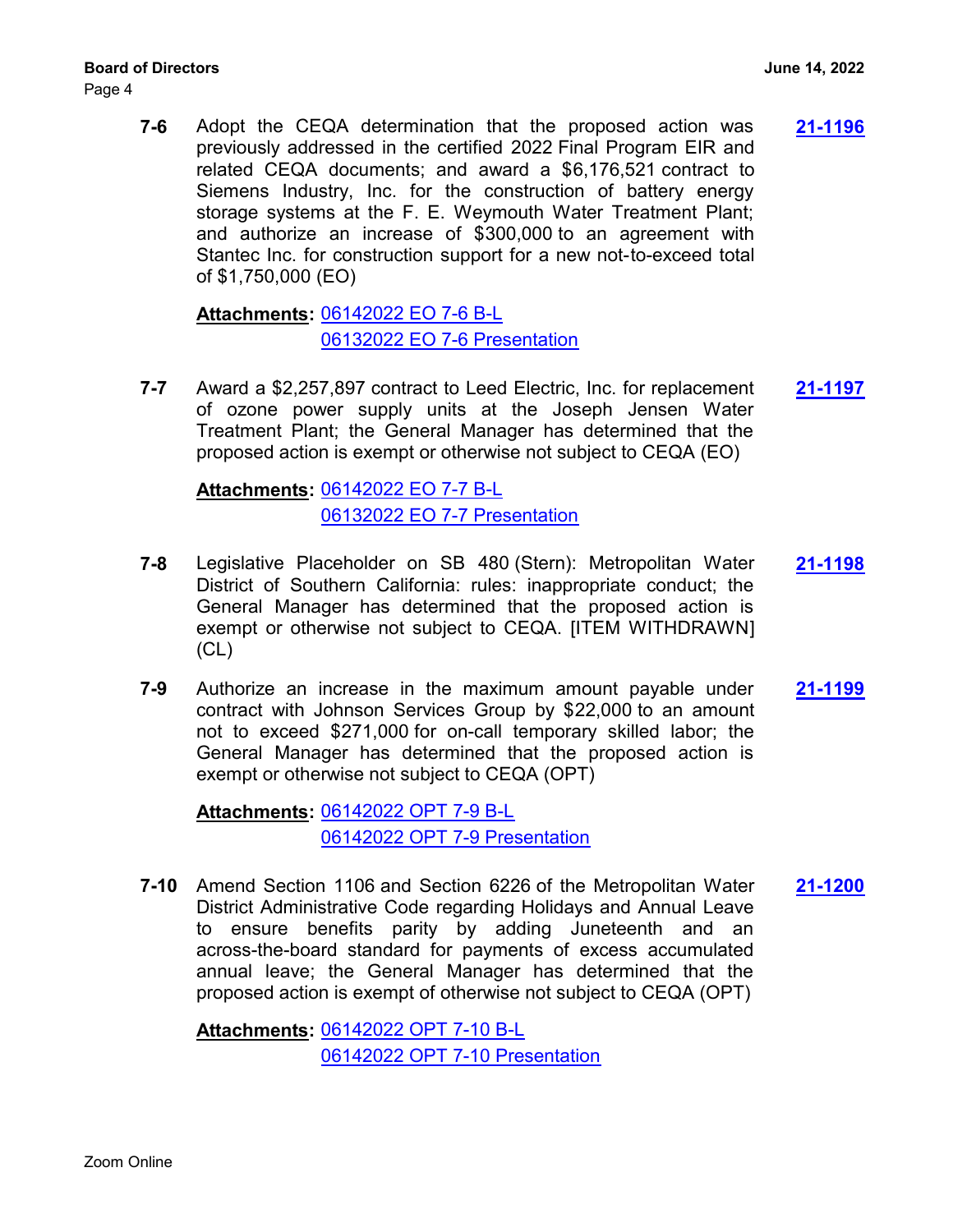**7-11** Review and consider the U.S. Bureau of Land Management's Final **[21-1201](http://mwdh2o.legistar.com/gateway.aspx?m=l&id=/matter.aspx?key=2293)** Environmental Impact Statement certified to satisfy CEQA and take related CEQA actions, and authorize the General Manager to grant a permanent easement for transmission line purposes to Delaney Colorado River Transmission, LLC on Metropolitan-owned property near Blythe, California in the county of Riverside (RPAM)

[06142022 RPAM 7-11 B-L](http://mwdh2o.legistar.com/gateway.aspx?M=F&ID=ec8ba98d-a385-4e24-a0c5-75d336cc01a8.pdf) **Attachments:** [06132022 RPAM 7-11 Presentation](http://mwdh2o.legistar.com/gateway.aspx?M=F&ID=6532325b-0bbd-46a1-9db6-d0017075c132.pdf)

**7-12** Review and consider the Lead Agency's adopted Mitigated **[21-1202](http://mwdh2o.legistar.com/gateway.aspx?m=l&id=/matter.aspx?key=2294)** Negative Declaration and take related CEQA actions, and adopt a resolution for Calleguas Municipal Water District Annexation No. 104 to Calleguas and Metropolitan (RPAM)

[06142022 RPAM 7-12 B-L](http://mwdh2o.legistar.com/gateway.aspx?M=F&ID=39cdd997-b6e7-4744-a58c-9dd3083f0b40.pdf) **Attachments:** [06132022 RPAM 7-12 Presentation](http://mwdh2o.legistar.com/gateway.aspx?M=F&ID=30ff5635-b644-4af8-ad5e-84be167f25c7.pdf)

**7-13** Adopt resolution for Calleguas Annexation No. 106 to Calleguas **[21-1203](http://mwdh2o.legistar.com/gateway.aspx?m=l&id=/matter.aspx?key=2295)** Municipal Water District and Metropolitan; the General Manager has determined that the proposed action is exempt or otherwise not subject to CEQA (RPAM)

[06142022 RPAM 7-13 B-L](http://mwdh2o.legistar.com/gateway.aspx?M=F&ID=c7a844ff-afc5-42b6-b89f-35b85c75248a.pdf) **Attachments:** [06132022 RPAM 7-13 Presentation](http://mwdh2o.legistar.com/gateway.aspx?M=F&ID=24343cf7-0fc8-4703-ac4d-4229537b776f.pdf)

**7-14** By a two-thirds vote, authorize the General Manager to make **[21-1204](http://mwdh2o.legistar.com/gateway.aspx?m=l&id=/matter.aspx?key=2296)** payment of up to \$871,680 for support of the Colorado River Board and Six Agency Committee for FY 2022/23; the General Manager has determined that the proposed action is exempt or otherwise not subject to CEQA (WPS)

[06142022 WPS 7-14 B-L](http://mwdh2o.legistar.com/gateway.aspx?M=F&ID=33521891-1d6a-4412-b335-d48ff66c070d.pdf) **Attachments:** [WPS 06132022 7-14 Presentation](http://mwdh2o.legistar.com/gateway.aspx?M=F&ID=c6650e97-402a-49ac-89c8-335c4feef6e5.pdf)

### **\*\* END OF CONSENT CALENDAR ITEMS \*\***

# **8. OTHER BOARD ITEMS - ACTION**

**NONE** 

# **9. BOARD INFORMATION ITEMS**